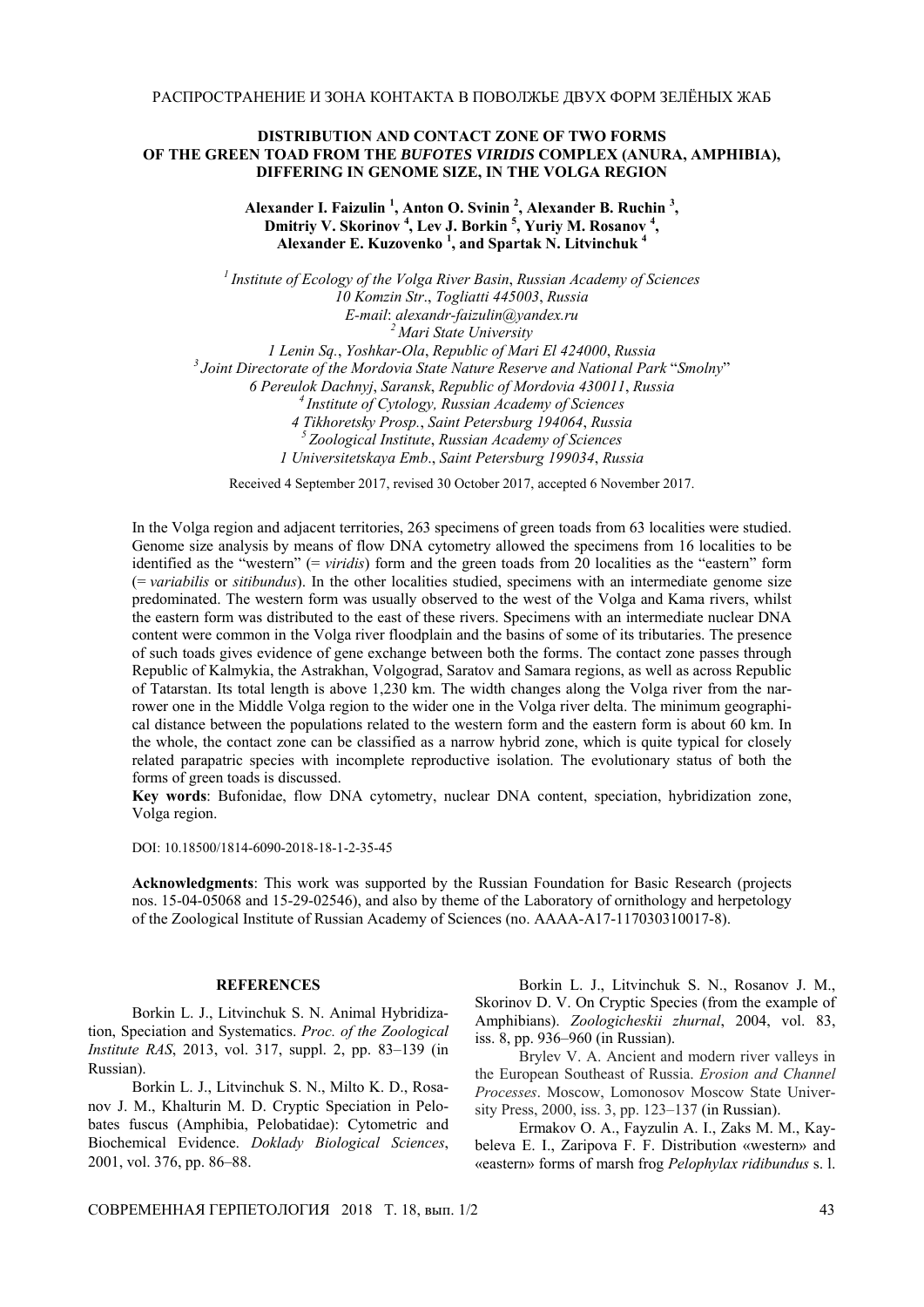in the Samara and Saratov region (on data of analysis of mtDNA and nDNA). *Proc. of the Samara Scientific Center of the Russian Academy of Sciences*, 2014, vol. 16, no. 5-1, pp. 409–412 (in Russian).

Litvinchuk S. N., Borkin L. J. *Evolution*, *Systematics and Distribution of Crested Newts* (*Triturus cristatus* complex) *in Russia and adjacent Countries*. St. Petersburg, Evropeisky Dom Press, 2009. 592 p. (in Russian).

Litvinchuk S. N., Rosanov Yu. M., Usmanova N. M., Borkin L. Ja., Mazanaeva L. F., Kazakov V. I. Variation of microsatellites BM224 and BCAL7 in populations of green toads (*Bufo viridis* complex) with various nuclear dna content and ploidy. *Tsitologiya*, 2006, vol. 48, no. 4, pp. 306–319 (in Russian).

Litvinchuk S. N., Rosanov J. M. , Borkin L. J., Skorinov D. V. Molecular, Biochemical and Cytogenetic Aspects of Microevolution in Anurans of Russia and Adjacent Countries. *Proc. of the 3th Meeting of the Nikolsky Herpetological Society* "*The Problems of Herpetology*". Saint Petersburg, 2008, pp. 247–257 (in Russian).

Rosanov Yu. M., Vinogradov A. E. Precise DNA cytometry: investigation of individual variability in animal genome size. *Tsitologiya*, 1998, vol, 40, no. 8–9, pp. 792–799 (in Russian).

Svinin A. O., Ivanov A. Yu., Zaks M. M., Litvinchuk S. N., Borkin L. J., Rosanov J. M., and Ermakov O. A. Distribution of the «eastern» and «western» forms of the marsh frog, *Pelophylax ridibundus*, and their participation in the origin of hemiclonal hybrids, *P. esculentus* in Mari El Republic. *Current Studies in Herpetology*, 2015, vol. 15, iss. 3–4, pp. 120–129 (in Russian).

Skorinov D. V., Litvinchuk S. N., Borkin L. J., Rosanov J. M. Genetic differentiation, genome size and morphological variation in newts of the *Lissotriton vulgaris* group. *Proc. of the 3th Meeting of the Nikolsky Herpetological Society* "*The Problems of Herpetology*". Saint Petersburg, 2008, pp. 375–383 (in Russian).

Khalturin M. D., Rosanov J. M., Litvinchuk S. N., Borkin L. J. Comparison of methods for identification of hybrid genomes in zones of interspecific contacts. *Tsitologiya*, 2000, vol, 42, no. 3, pp. 314–315 (in Russian).

Khalturin M. D., Rozanov Yu. M., Litvinchuk S. N., Borkin L. J. Hybridization between the eire-bellied toads *Bombina bombina* and *B. variegata* in the Ukrainian Transcarpathians. *Proc. of the 1th Meeting of the Nikolsky Herpetological Society* "*The Problems of Herpetology*". Pushino, Moscow, Moscow Lomonosov State University Press, 2001, pp. 312–313 (in Russian).

Khalturin M. D., Litvinchuk S. N., Borkin L. J., Rozanov Yu. M., Milto K. D. Genetic variation in two cryptic forms of the common spadefoot toad *Pelobates fuscus* (Pelobatidae, Anura, Amphibia) differing in genome size. *Tsitologiya*, 2003, vol, 45, no. 3, pp. 308–323 (in Russian).

Yanchukov A. W., Mezhzherin S. V., Morozov-Leonov S. Yu. Analysis of the Hybrid Zone between Fire-Bellied (*Bombina bombina*) and Yellow-Bellied (*Bombina variegata*) Toads in Pre-Carpathian. *Vestnik Zoologii*, 2002, vol. 36, no. 4, pp. 41–46 (in Russian).

Arnold M. L. *Evolution through Genetic Exchange*. Oxford, Oxford University Press, 2006. XIV+ 252 p.

Borkin L. J., Caune I. A., Pisanetz E. M., Rozanov Y. M. Karyotype and genome size in the *Bufo viridis* group. In: Z. Roček, ed. *Studies in Herpetology*. Prague, Charles Univ. Press, 1986, pp. 137–142.

Borkin L. J., Litvinchuk S. N., Rosanov J. M., Milto K. D. Cryptic speciation in *Pelobates fuscus*  (Anura, Pelobatidae): evidence from DNA flow cytometry. *Amphibia*–*Reptilia*, 2001, vol. 22, no. 4, pp. 387–396.

Borkin L. J., Litvinchuk S. N., Rosanov J. M., Khalturin M. D., Lada G. A., Borissovsky A. G., Faizulin A. I., Kotserzhinskaya I. M., Novitsky R. V., Ruchin A. B. New data on the Distribution of two Cryptic forms of the Common Spadefoot Toad (*Pelobates fuscus*) in Eastern Europe. *Russ. J. of Herpetology*, 2003, vol. 10, no. 2, pp. 111–118.

Borkin L. J., Litvinchuk S. N., Rosanov J. M., Džukić G., Kalezić M. L. Genome size variation in the Balkan anurans. In: N. Ananjeva, O. Tsinenko, eds. *Herpetologia Petropolitana*: *Proc. of the 12th Ordinary General Meeting of the Societas Europaea Herpetologica*. Saint Petersburg, 2005, pp. 16–19.

Dubois A., Bour R. The nomenclatural sta-tus of the nomina of amphibians and reptiles created by Garsault (1764), with a parsimonious solution to an old nomenclatural problem regarding the genus *Bufo* (Amphibia, Anura), comments on the taxonomy of this genus, and comments on some nomina created by Laurenti (1768). *Zootaxa*, 2010, no. 2447, pp. 1–52.

Dufresnes C., Bonato L., Novarini N., Betto-Colliard C., Perrin N., Stöck M. Inferring the Degree of Incipient Speciation in Secondary Contact Zones of Closely Related Lineages of Palearctic Green Toads (*Bufo viridis* subgroup). *Heredity*, 2014, vol. 113, no. 1, pp. 9–20.

Frost D. R., Grant T., Faivovich J., Bain R. H., Haas A., Haddad C. F. B., De Sa R. O., Channing A., Wilkinson M., Donnellan S. C., Raxworthy C. J., Campbell J. A., Blotto B. L., Moler P., Drewes R. C., Nussbaum R. A., Lynch J. D., Green D. M., Wheeler W. C. The Amphibian Tree of Life. *Bull. of the American Museum of Natural History*, 2006, no. 297, pp. 1–370.

Inger R. F. *Bufo* of Eurasia. In: W. F. Blair, ed. *Evolution in the genus Bufo*. Austin, London, University of Texas Press, 1972, pp. 102–118.

Litvinchuk S. N., Borkin L. J., Rosanov J. M., Skorinov D. V. Allozyme and genome size variation in tree frogs from the Caucasus, with description of a new subspecies *Hyla arborea gumilevskii*, from the Talysh Mountains. *Russ. J. of Herpetology*, 2006, vol. 13, no. 3, pp. 187–206.

Litvinchuk S. N., Borkin L. J., Skorinov D. V., Rosanov J. M. A new species of common toads from the Talysh Mountains, south-eastern Caucasus: genome size, allozyme, and morphological evidence. *Russ. J. of Herpetology*, 2008 *a*, vol. 15, no. 1, pp. 19–43.